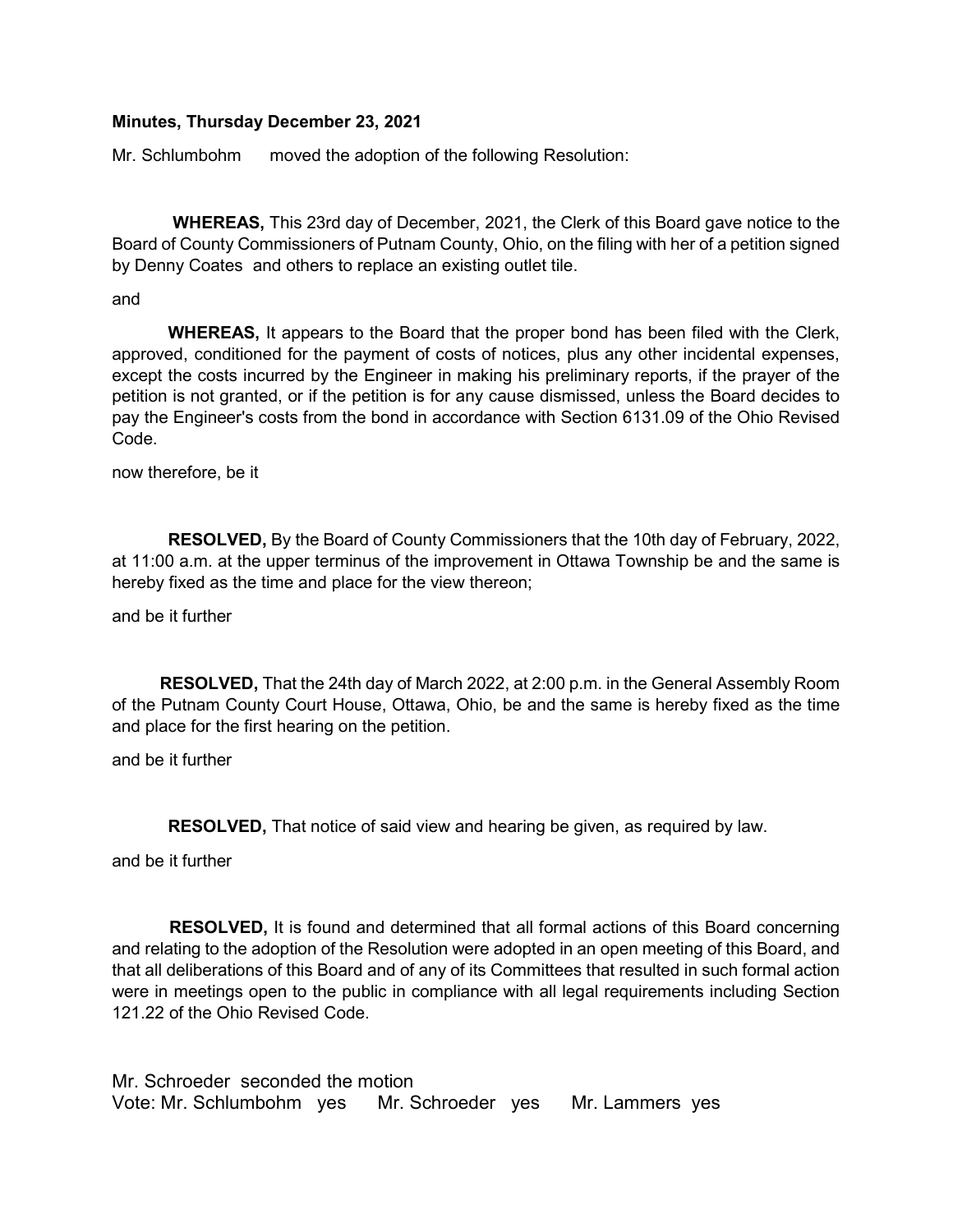Ditch. Jrl. 7 Page 11

Mr.Schroeder moved the adoption of the following Resolution:

 BE IT RESOLVED, That per the request of The Board of County Commissioners for the purpose of the Ditch Maintenance Fund the following advance of funds is authorized by the Board of County Commissioners:

#### FROM TO TO AMOUNT

15 A 15A, Advance Out R 5, Advance In \$ 54,000.00

(Advance for Ditch Maintenance Fund)

Mr. Schlumbohm seconded the motion Vote: Mr. Schlumbohm yes Mr. Schroeder yes Mr. Lammers yes Comm. Jrl. 117 Page 124

Mr. Schroeder moved the adoption of the following Resolution:

 BE IT RESOLVED, By the Board of County Commissioners of Putnam, Ohio, that to provide for the unanticipated revenues for the fiscal year ending December 31, 2021, the following sums be and the same are hereby appropriated for the purpose for which expenditures are to be made during the fiscal year as follows:

Fund, Probate

2 D 2, Comp of Employees…………..\$712.60

Mr. Schlumbohm seconded the motion Vote: Mr. Schlumbohm yes Mr. Schroeder yes Mr. Lammers yes Comm. Jrl. 117 Page 125

Mr. Lammers moved the adoption of the following Resolution:

 BE IT RESOLVED, By the Board of County Commissioners of Putnam, Ohio, that to provide for the unanticipated revenues for the fiscal year ending December 31, 2021, the following sums be and the same are hereby appropriated for the purpose for which expenditures are to be made during the fiscal year as follows:

#### Minus appropriation:

Fund 018, General Ditch

Q 27, Contract Services ……………………...\$ 136,450.20 Q 32, Advertising & Printing………………….\$ 162.44 Mr. Schroeder seconded the motion Vote: Mr. Schlumbohm yes Mr. Schroeder yes Mr. Lammers yes